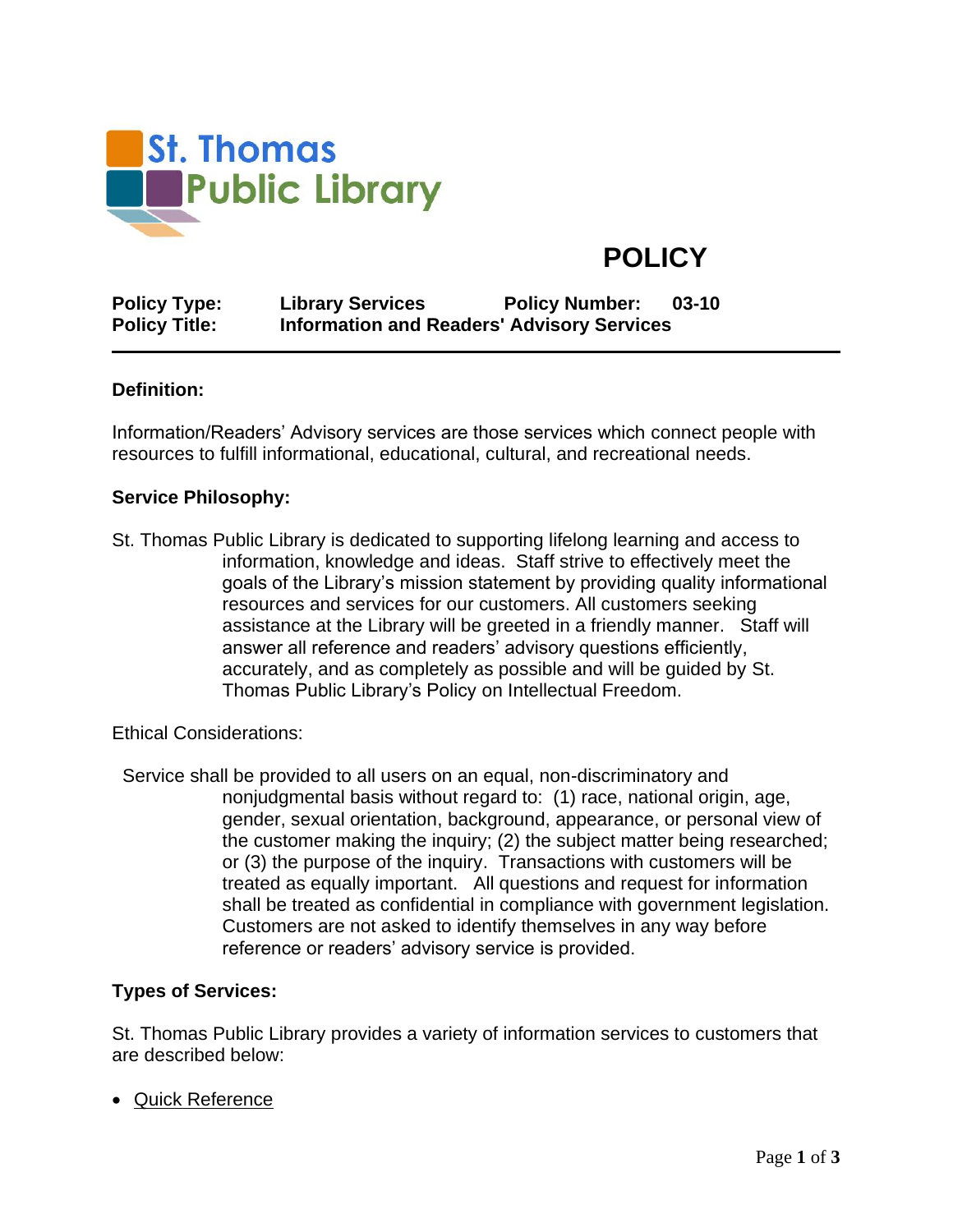These questions can usually be answered immediately using library resources.

# • General Reference

General reference usually requires a more lengthy search and/or the use of a number of sources to arrive at a complete answer. Staff will guide and assist the customer in pursuing the answer while simultaneously providing, as required, informal instruction in how to search and use library resources to the best advantage.

## • Readers' Advisory

St. Thomas Public Library will ensure the operation of a readers' advisory service. Readers' advisory is the process of matching readers and viewers to materials. It has more to do with a customer's leisure reading than their informational needs. Any requests which fit into a readers' advisory category carry just as much weight as an informational request.

## • Consultation/Interpretation

A customer will be referred to the information in the Library but information, particularly in the subject areas of law, medicine, consumer information, religion, politics and personal finance/tax information, is presented without interpretation, advice, analysis or personal recommendation.

## • Library Orientation, Instruction and Student Assistance

An important component of the duties of the staff working at the Service Desks is that of familiarizing the customer with all library services and giving instruction in the use of the public access catalogue, indexes, databases, Internet resources, the George Thorman Local History collection, microfilm reader/printer, technology and other library materials and equipment. The level of assistance provided will depend on the resources and staff available.

Staff will provide formal library orientation and instruction to individuals or groups if requested, and if time available.

## • Referral

It is the policy of St. Thomas Public Library to maintain active liaison with other service agencies in the community. This policy is reflected in mutual referral of customers and sharing of information whenever appropriate. If it has been established by staff that a request for information cannot be answered or has been answered only in part with the resources of St. Thomas Public Library, the customer will be referred, when appropriate, to another source and assisted, where circumstances warrant, in contacting that source.

## • Special Information Collections

Staff will assist customers in performing genealogical searches to the extent of their resources and expertise. Reference material may, under exceptional circumstances,